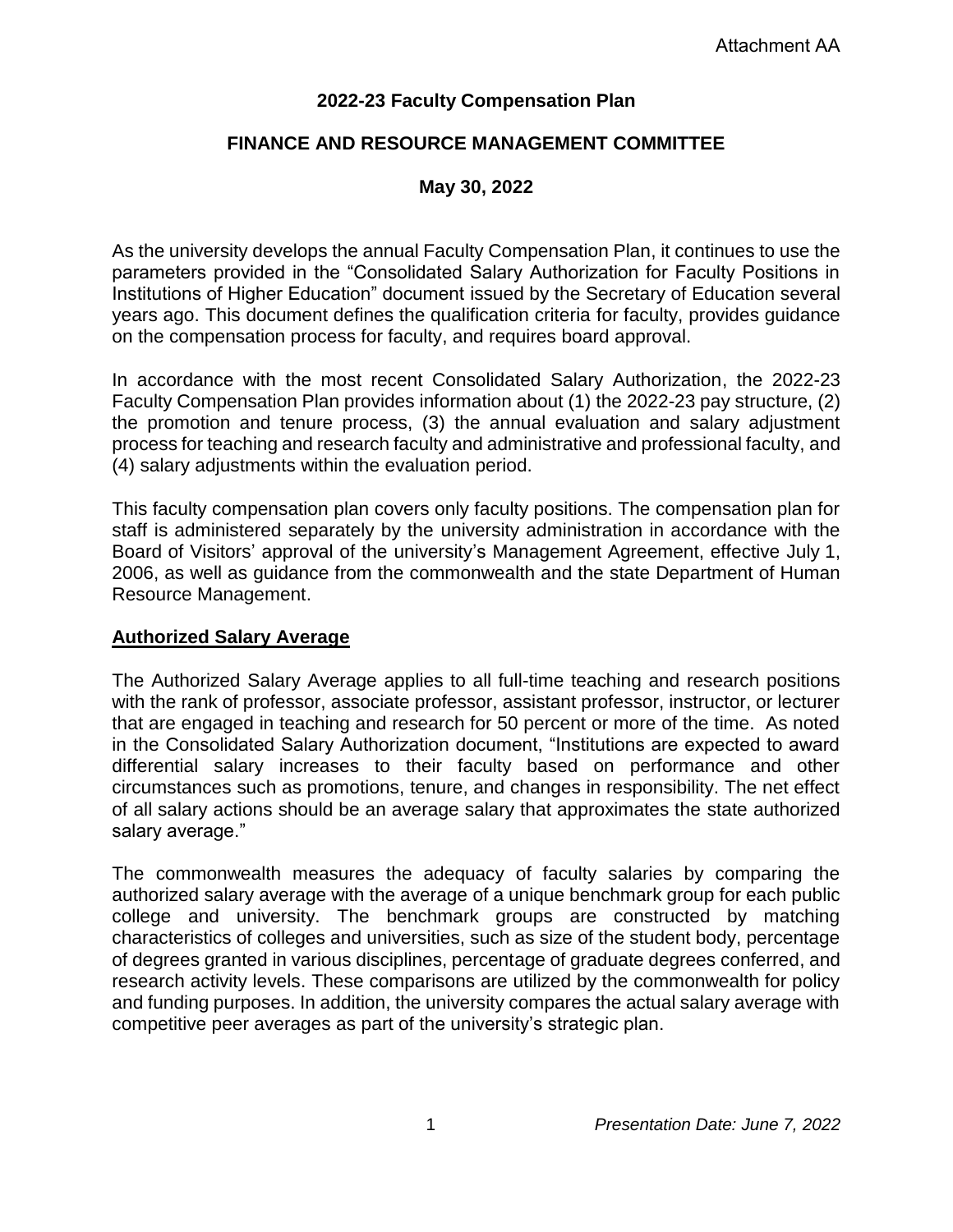## **Virginia Tech Actual Salary Average and Benchmark Ranking**

For Fall 2021, Virginia Tech's Actual Salary Average was \$110,447. This overall average was 5.02% more than the Fall 2020 salary average. Within this overall average:

- **Continuing faculty:** 1,722 T&R faculty were a part of both the Fall 2020 and Fall 2021 averages and had an average salary of \$111,946, an increase of 6.2% over the prior year.
- **Departing faculty:** 164 T&R faculty who were a part of the Fall 2020 average did not subsequently appear in the Fall 2021 average and had an average salary of \$102,051.
- **New faculty:** 182 T&R faculty were a part of the Fall 2021 average who were not included in the Fall 2020 average and had an average salary of \$96,265.

For strategic planning purposes, the university has established a goal metric of reaching the 50<sup>th</sup> percentile of the Top 20 Land Grant universities in the nation as ranked by the Wall Street Journal/Times Higher Education World University Rankings. The university's actual salary average as compared to the Top 20 Land Grant group can be seen in the table below. Fall 2021 peer salary data is not yet available. The university's competitive positioning among this group for Fall 2021 will be computed once the Integrated Postsecondary Education Data System (IPEDS) data becomes available.

|                              | <b>Fall 2020</b> | Fall 2021* | Change                   |
|------------------------------|------------------|------------|--------------------------|
| Top 20 Land Grant Group      |                  |            |                          |
| $50th$ percentile (excl. VT) | \$110,924        | N/A        | -                        |
| VT Average Salary            | \$105,167        | \$110,447  | 5.02%                    |
| VT Rank                      | 15 of 20         | N/A        | $\overline{\phantom{0}}$ |
| <b>VT Percentile</b>         | 30th             | N/A        | -                        |

*\*IPEDS peer salary data for Fall 2021 is not yet available.*

Attachment A provides a list of the university's peer group and the comparative salary averages for Fall 2020.

#### **2022-23 Pay Structure**

In accordance with the intent of the Consolidated Salary Authorization, a pay structure for the teaching and research faculty for 2022-23 is presented in Attachment B. This plan is derived from the 2021-22 approved plan and incorporates the estimated impact of the planned merit program on entrance rates for 2022-23. The attachment also displays the normal entrance rate for each faculty category along with the change from the approved compensation rate for each rank, along with the distribution of faculty across the ranks.

The salary average for administrative and professional faculty may not exceed the authorized salary average for the teaching and research faculty by more than 35 percent.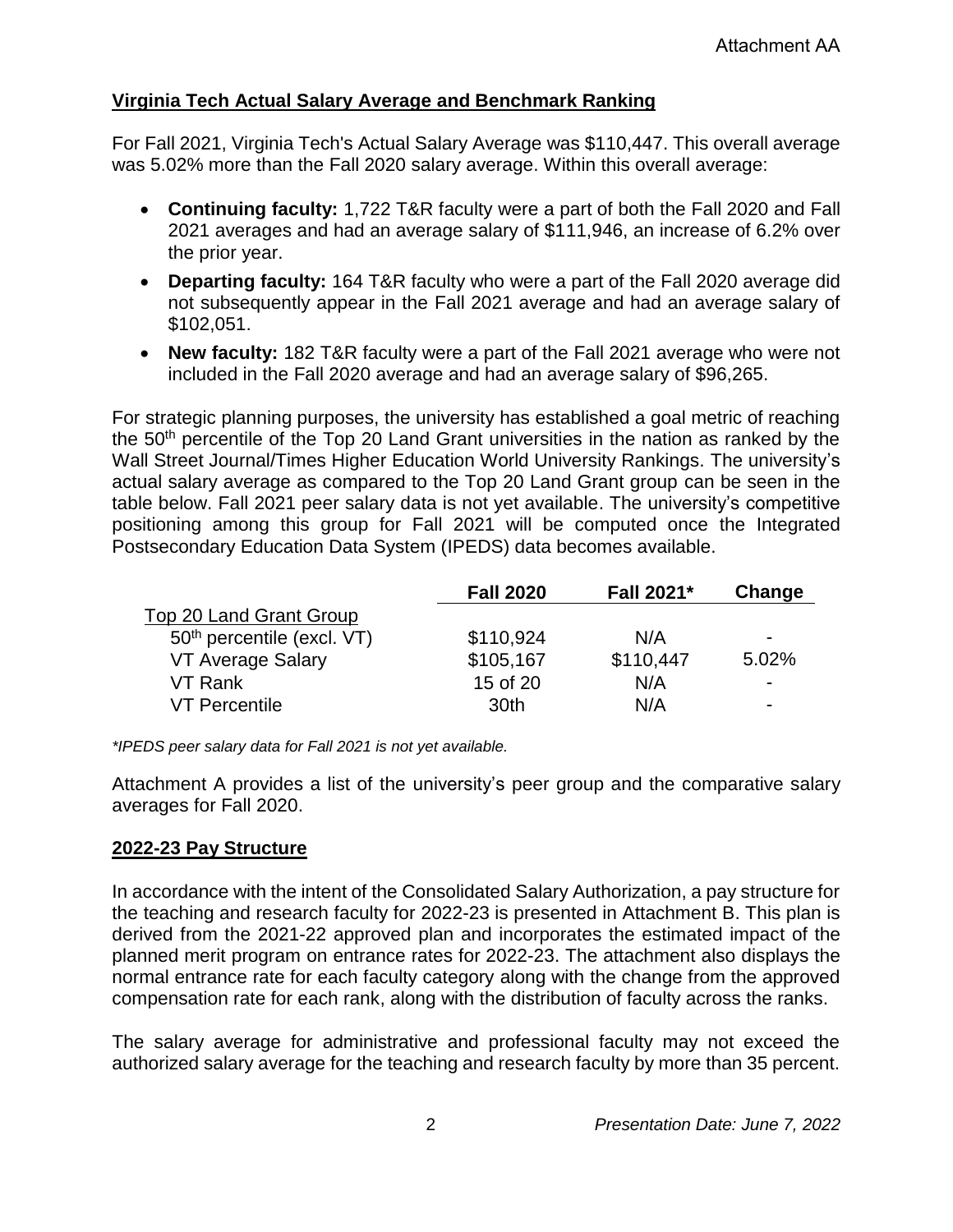## **Promotion, Tenure, and Continued Appointment**

Promotion to a higher rank and appointment with tenure may be granted to faculty members on a regular faculty appointment who have demonstrated outstanding accomplishments in an appropriate combination of learning, discovery, and engagement. A current curriculum vitae together with student and peer evaluations of teaching, reprints of publications, evaluations by external reviewers from the same or a related field, and other similar documents comprise a dossier which furnishes the principal basis for promotion and tenure decisions. Faculty members being considered for either promotion or the awarding of tenure will have their dossiers reviewed at three levels: by a departmental committee and the head or chair; by a college committee and the dean; and by a university committee and the Provost. Each candidate for promotion or tenure will be evaluated in the light of the tripartite mission of the university: learning, discovery, and engagement. Although not all candidates can be expected to have equal levels of commitment or equal responsibilities in each of these missions, a high level of general competence is expected in recognition of the need for flexibility in the future establishment of priorities in academic programs. Beyond that basic foundation of competence, decisions related to tenure or promotion to associate professor will require evidence of excellence in at least one area.

The university's mission and commitment as a major research institution require high accomplishment for promotion to professor. Faculty members must demonstrate a high level of competence in an appropriate combination of instruction, outreach, and professional activities relevant to their assignment. Because of the university's mission and commitment as a major research institution, successful candidates for the rank of professor must demonstrate excellence in research, scholarship, or creative achievement, as appropriate for the candidate's discipline and assignment. Promotion to the rank of professor is contingent upon national or international recognition as an outstanding scholar and educator.

In addition to the rank promotions within the faculty categories described below, faculty may be promoted to ranks within other faculty categories, as appropriate (for example, an Instructor may be promoted to a rank within the Professor of Practice or Collegiate Faculty categories).

The Faculty Handbook provides detailed policies and procedures for the departmental evaluation, the college evaluation, and the university evaluation.

Members of the Library faculty and Cooperative Extension faculty not holding appointments in a collegiate department may be considered for continued appointment or for promotion in faculty rank in recognition of appropriate professional accomplishments. Candidates for promotion or continued appointment will be reviewed at two levels: first by the University Libraries or Extension promotion and continued appointment committee and Dean of University Libraries or Director of Virginia Cooperative Extension, and second by the University Promotion and Continued Appointment Committee and the Provost.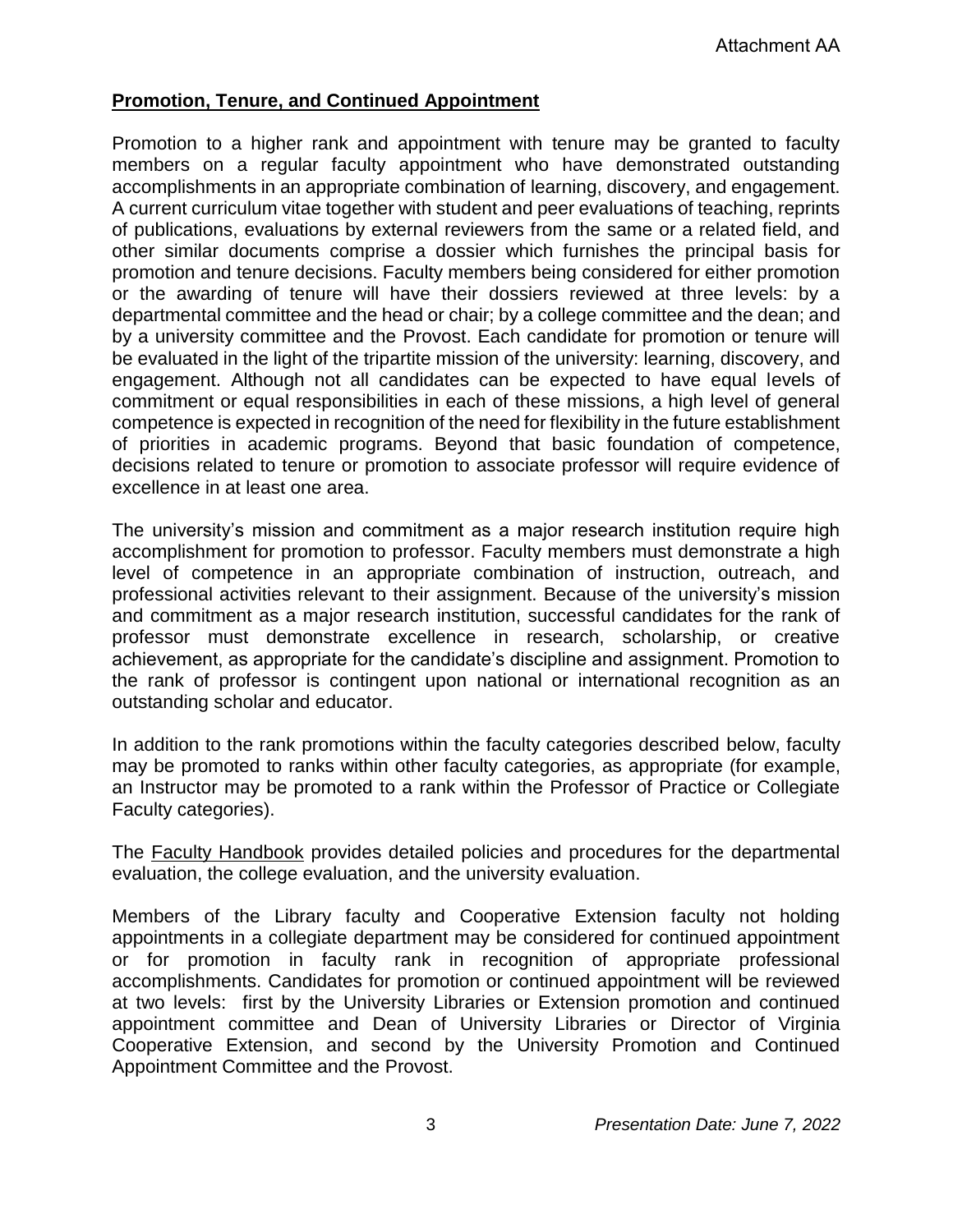The following raises are recommended for promotions to:

| Professor                  | \$7,000 |
|----------------------------|---------|
| Associate Professor        | 5,000   |
| <b>Assistant Professor</b> | 3,000   |

For academic-year faculty members who have Research Extended Appointments (10-, 11-, or 12-month appointments funded by sponsored projects) with salaries adjusted in accordance with formulas in Policy 6200 - Policy on Research Extended Appointments, or for those who have a limited-term appointment as department head or other administrator, the stipend is adjusted by the same conversion rate to preserve its value when the faculty member returns to the academic-year base appointment.

#### Clinical Faculty

The clinical faculty track provides for long-term, full-time or part-time faculty appointments to individuals whose primary responsibilities are instruction and/or service in a clinical setting, such as veterinary medicine. Tenure cannot be earned in these ranks, and time spent in one of these ranks is not applicable toward probationary tenure-track faculty service. There are four non-tenure-track clinical ranks beginning with Clinical Instructor. Those clinical faculty members with outstanding performance may be considered for promotion in rank by the relevant departmental and college promotion and tenure committees, with administrative approval by the Provost.

The following raises are recommended for promotions to:

| Clinical Professor           | \$7,000 |
|------------------------------|---------|
| Clinical Associate Professor | 5.000   |
| Clinical Assistant Professor | 3.000   |

#### Collegiate Faculty

The collegiate professor series provides for short- or long-term, full- or part-time, nontenure-track faculty appointments for individuals who bring specialized expertise to the instructional programs of the university, thereby complementing the qualifications and contributions of tenure-track faculty. There are three non-tenure-track collegiate professor ranks, beginning with Collegiate Assistant Professor. Tenure will not be awarded at any of these ranks and service at these ranks is excluded from the pre-tenure probationary period if the faculty member is subsequently appointed to a tenure-track position. Collegiate faculty members with a record of significant scholarly and/or professional achievement may be considered for promotion in rank by the relevant departmental and college promotion and tenure committees, with administrative approval by the Provost.

| <b>Collegiate Professor</b>           | \$7,000 |
|---------------------------------------|---------|
| Collegiate Associate Professor        | 5,000   |
| <b>Collegiate Assistant Professor</b> | 3.000   |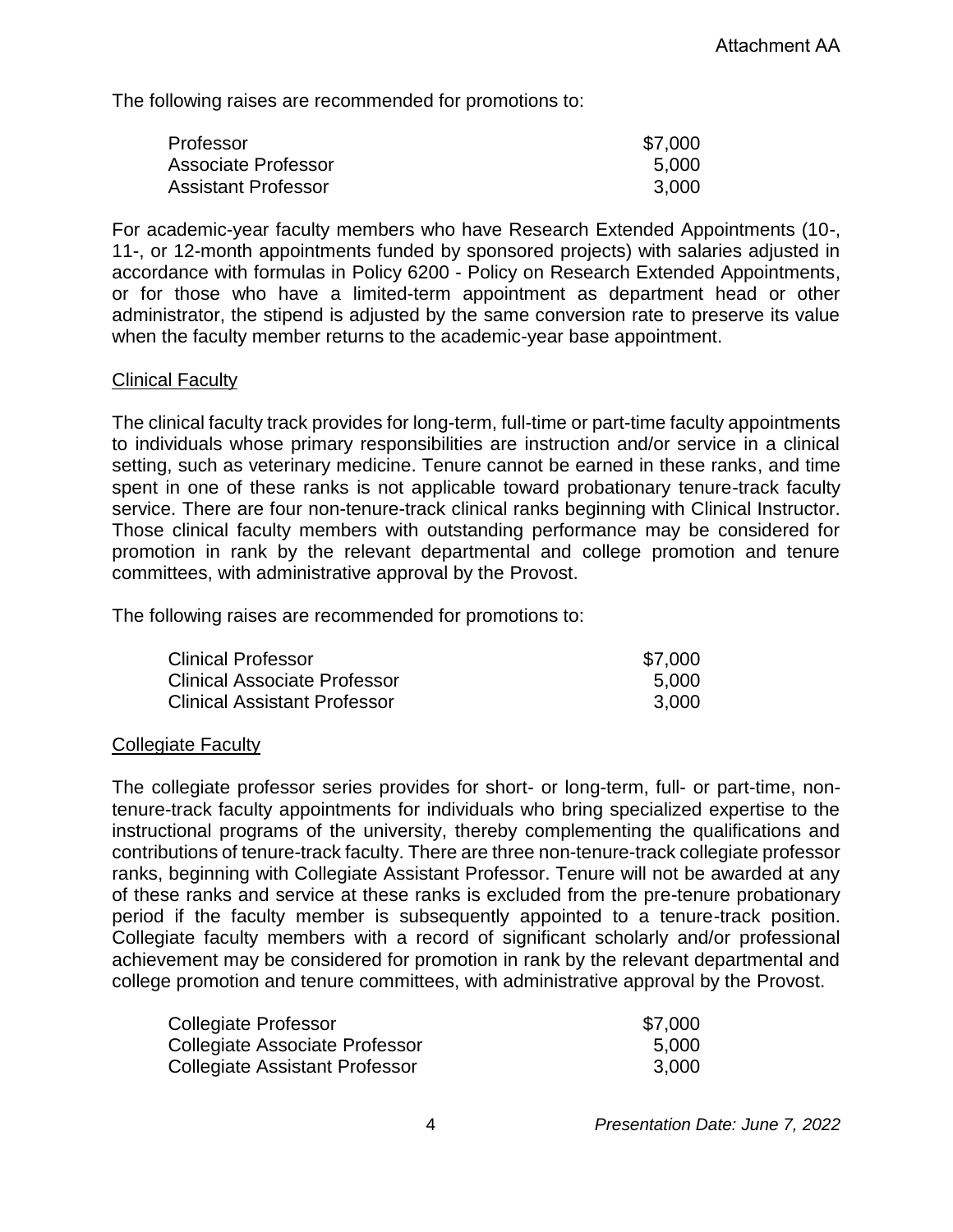#### Professor of Practice

The professor of practice series provides for short- or long-term, full- or part-time, nontenure-track faculty appointments for individuals who bring specialized expertise to the instructional programs of the university, thereby complementing the qualifications and contributions of tenure-track faculty. There are three non-tenure-track professor of practice ranks, beginning with Assistant Professor of Practice. Tenure will not be awarded at any of these ranks and all service at one of these ranks will be excluded from the probationary period should the faculty member later be appointed to a tenure-track position. Professor of practice faculty members with a record of outstanding performance may be considered for promotion in rank by the relevant departmental and college promotion and tenure committees, with administrative approval by the Provost.

| <b>Professor of Practice</b>           | \$7,000 |
|----------------------------------------|---------|
| Associate Professor of Practice        | 5.000   |
| <b>Assistant Professor of Practice</b> | 3.000   |

#### Instructors

The instructor track provides for full- and part-time appointments to individuals whose primary responsibilities are to the undergraduate instructional program. Tenure will not be awarded at any of these ranks and all service at any instructor rank will be excluded from the probationary period should the faculty member later be appointed to a tenure track position. There are three ranks in the series: Instructor, Advanced Instructor, and Senior Instructor. Those faculty members with outstanding performance may be considered for promotion in rank by the relevant departmental and college promotion and tenure committees, with administrative approval by the Provost.

The following raises are recommended for promotions to:

| Senior Instructor   | \$5,000 |
|---------------------|---------|
| Advanced Instructor | 3.000   |

#### Extension Agents

There are three ranks for extension agents: Associate Extension Agent, Extension Agent, and Senior Extension Agent. Criteria for promotion in rank include educational preparation, performance, and professionalism. The Director of Cooperative Extension makes a recommendation to the Provost based on an evaluation of the candidate's dossier and recommendations of the Peer Review Committees, District Director, and Associate Directors of Cooperative Extension.

The following raises are recommended for promotions within Cooperative Extension:

| <b>Senior Extension Agent</b> | \$5,000 |
|-------------------------------|---------|
| <b>Extension Agent</b>        | 3,000   |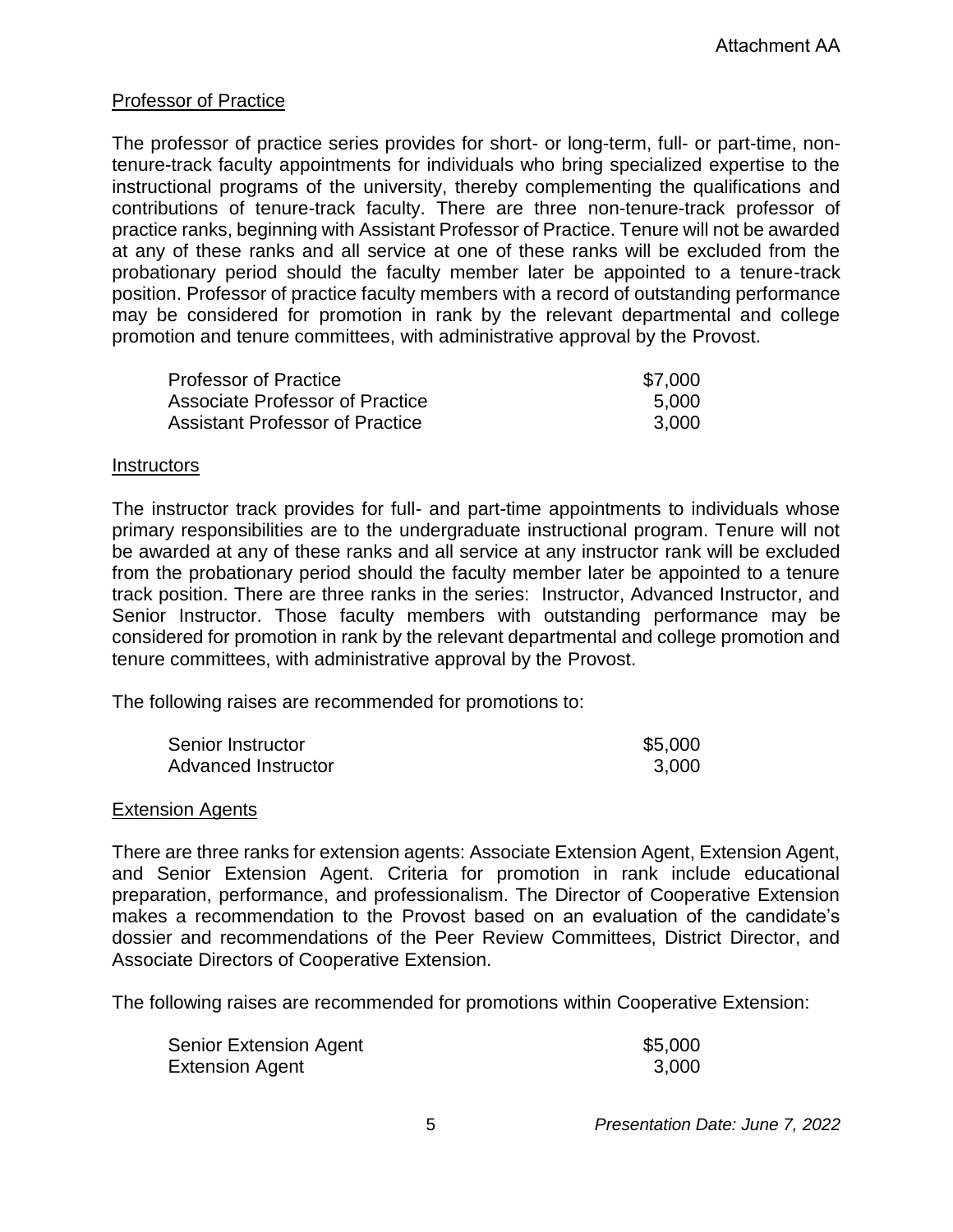## Virginia Tech Carilion School of Medicine Faculty

Faculty members of the Virginia Tech Carilion School of Medicine are of two types: faculty employed by the university or faculty employed by affiliate entities (in most cases Carilion Clinic). At all times, regardless of employer, faculty members providing instruction, academic support, or performing academic duties or roles as a Virginia Tech Carilion School of Medicine faculty member are governed by Virginia Tech's policies and procedures. In the Virginia Tech Carilion School of Medicine, tenure-to-title is granted at the discretion of the school without any right to, interest in, or expectation of any compensation or guarantee for compensation or future employment and is granted only in the Virginia Tech Carilion School of Medicine to individuals who are not employed by Virginia Tech. Tenure-to-title is recognition of a faculty member's significant accomplishments in teaching, clinical care (if relevant), scholarship, and service to the school.

The tenure-to-title and/or promotion in rank dossier is reviewed at three levels: (1) by an appropriately charged departmental committee and the department head or chair, (2) by an appropriately charged college-level committee and the dean, (3) and by the Provost. The department head or chair and dean make separate recommendations to the subsequent review levels. The Provost reviews college and dean recommendations and makes recommendations to the President. The Board of Visitors grants final approval.

#### **Annual Evaluation and Salary Adjustments**

#### Teaching and Research Faculty

An evaluation of every faculty member's professional performance is held each year. All persons holding non-temporary faculty appointments are asked to prepare a report at the end of each academic year (or other appropriate 12-month period) citing their instructional activities, creative scholarship, and other professional activities and recognitions during the year. Salary recommendations are based upon performance documented in these annual reports, which are reviewed by departmental personnel committees in some cases, by the department head or chair, and the dean.

Salary adjustments are based on merit; they are not automatic. Recommendations for salary adjustments originate with the department head or chair and are reviewed by the dean. The dean then provides the salary adjustment recommendations for review by university leadership prior to submission to the Board of Visitors.

#### Administrative and Professional Faculty

Administrative and Professional Faculty are comprised of Senior Administrators and Managers and Professionals. Senior Administrators perform work directly related to management of the educational and general activities of the institution at least 50 percent or more of their contractual time, and typically serve in executive leadership roles such as vice president, dean, director, and assistant or associate vice president or dean.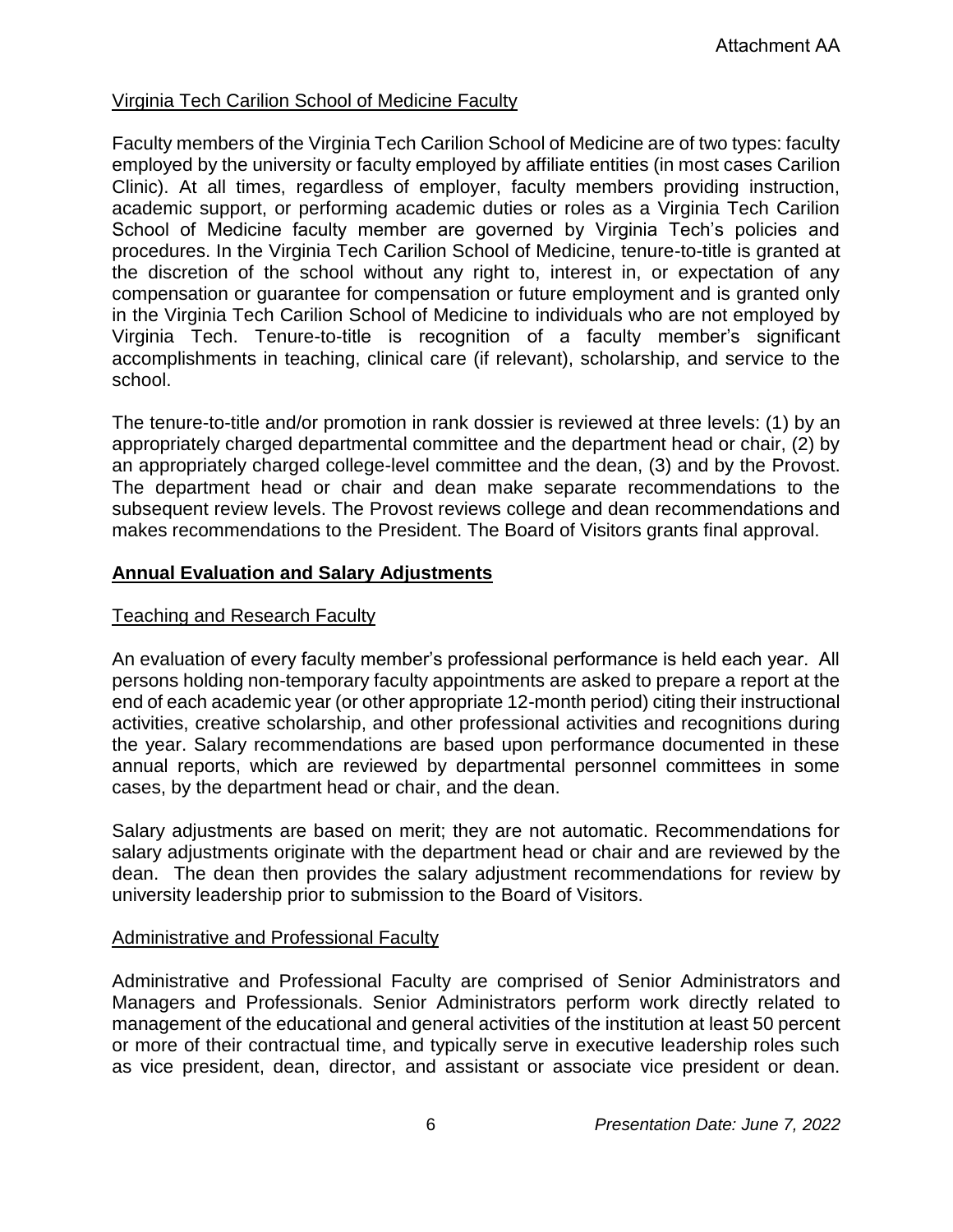Managers have responsibility for supervision and evaluation of a significant number of staff and/or professional faculty, and budgetary responsibility for their unit or a substantive program. Professionals provide direct service to students, other university constituencies, or clients external to the university as part of the university's missions of learning, discovery, and engagement. Professionals include, but are not limited to, extension agents, librarians, coaches, physicians, lawyers, engineers, architects, student or academic affairs professionals, development officers, specialists in public relations, human resources, information technology, and finance.

Evaluations are based upon standards set by the supervisor with the participation of the faculty member and relate closely to the duties inherent in the functional title and job description of the position. Annually set expectations become one of the important criteria for judging professional job performance in the subsequent year. In addition to maintaining a high level of performance in carrying out their job-related duties and responsibilities, senior administrators, managers, and professionals are expected to participate in and provide leadership of departmental, divisional, or university-wide committees, special university-wide assignments, or similar activity on behalf of important university priorities.

Salary adjustments are based on merit; they are not automatic. Recommendations for salary adjustments originate with the supervisor and are reviewed as appropriate by the department head, dean, and vice president. The dean or vice president provides salary adjustment recommendations for review by university leadership prior to submission to the Board of Visitors.

#### Research Faculty

Research faculty are those with the titles of research associate, senior research associate, postdoctoral associate, research scientist, senior research scientist, research assistant professor, research associate professor, research professor, project associate, senior project associate, or project director. Research faculty appointments are intended to promote and expedite the research activities of the university. Tenure cannot be earned in these ranks and service is not applicable toward probationary faculty service.

Each research faculty member is evaluated and given a merit adjustment on the same schedule for evaluations and raise recommendations as the other faculty groups. Salary adjustments are based on merit; they are not automatic. An annual performance review by the principal investigator and/or department head becomes part of the basis for salary adjustments. Recommendations for salary adjustments originate with the supervisor (usually the principal investigator or the department head or chair) and are reviewed, as appropriate, by the department head or chair, dean, and vice president for research and innovation. At the university level, the dean or vice president reviews the salary adjustment recommendations at a formal salary hearing with the President, the Provost, the Chief Business Officer, and others as needed.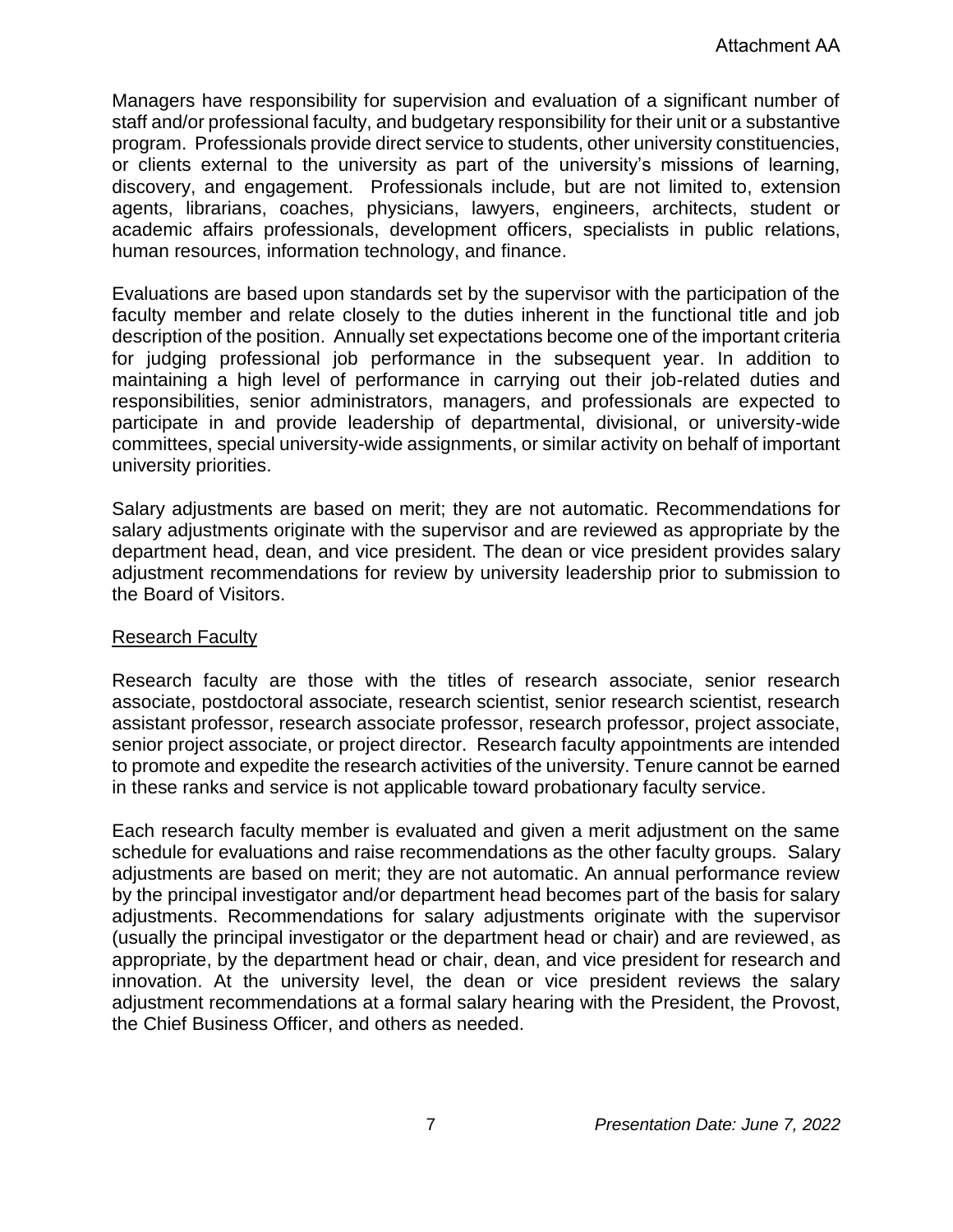## **Other Salary Adjustments**

Faculty salary adjustments are normally reviewed and approved by the Board of Visitors in two phases: adjustments for promotion are recommended at the June meeting and adjustments based on performance are recommended at the fall meeting unless the process aligns better with another BOV meeting date.

In addition to this process, it is sometimes necessary to adjust the salaries of specific faculty members at other times during the fiscal year. These adjustments are primarily for changes in duties and responsibilities, special temporary assignments, retention or other exceptional needs, and faculty selected for a different position as part of a search. Adjustments on the anniversary date of appointment for a restricted faculty member may also be approved in lieu of the normal merit process.

To recognize continued educational attainment, faculty members may receive a base salary adjustment of up to \$3,000 for completion of the doctorate effective upon official certification by the degree-granting institution that all requirements have been met for award of the degree.

The President, Provost, and Chief Business Officer are authorized to administer the faculty compensation plan during the year and act upon requests for salary adjustments. The President has issued a set of guidelines establishing the parameters for approval of special salary adjustments. By a separate resolution, the Board has delegated authority to the President, or designee, for approval of changes in employment status that do not involve any salary action, salary adjustments made in accordance with existing policies and standard formulas, off-cycle salary adjustments for individuals with an adjusted base salary less than \$125,000 and with an adjustment of less than 20 percent, new appointments and salary adjustments for faculty members on restricted contracts, and new appointments of non-tenure track instructional faculty or administrative and professional faculty below the level of senior administrator and their direct reports. The quarterly Personnel Changes Report will reflect those actions of strategic importance to the institution as identified in the resolution.

#### **Faculty Research Incentive Plan**

During 2011-12, a university workgroup developed a university savings program by incentivizing faculty research activities. This effort resulted in the Board's creation of a Faculty Research Incentive Program (FRIP) that has similarities to programs at peer institutions. This plan was implemented in 2012-13 and will be continued in 2022-23.

The goal of the FRIP is to provide an incentive for principal or co-principal investigators to secure additional competitively awarded, externally sponsored activities. Through the leveraging of appropriately charged time to competitive grants and contracts, research time that is funded by departments or colleges can be reduced, resulting in salary savings that can be used to both support the incentive program as well as to support academic initiatives.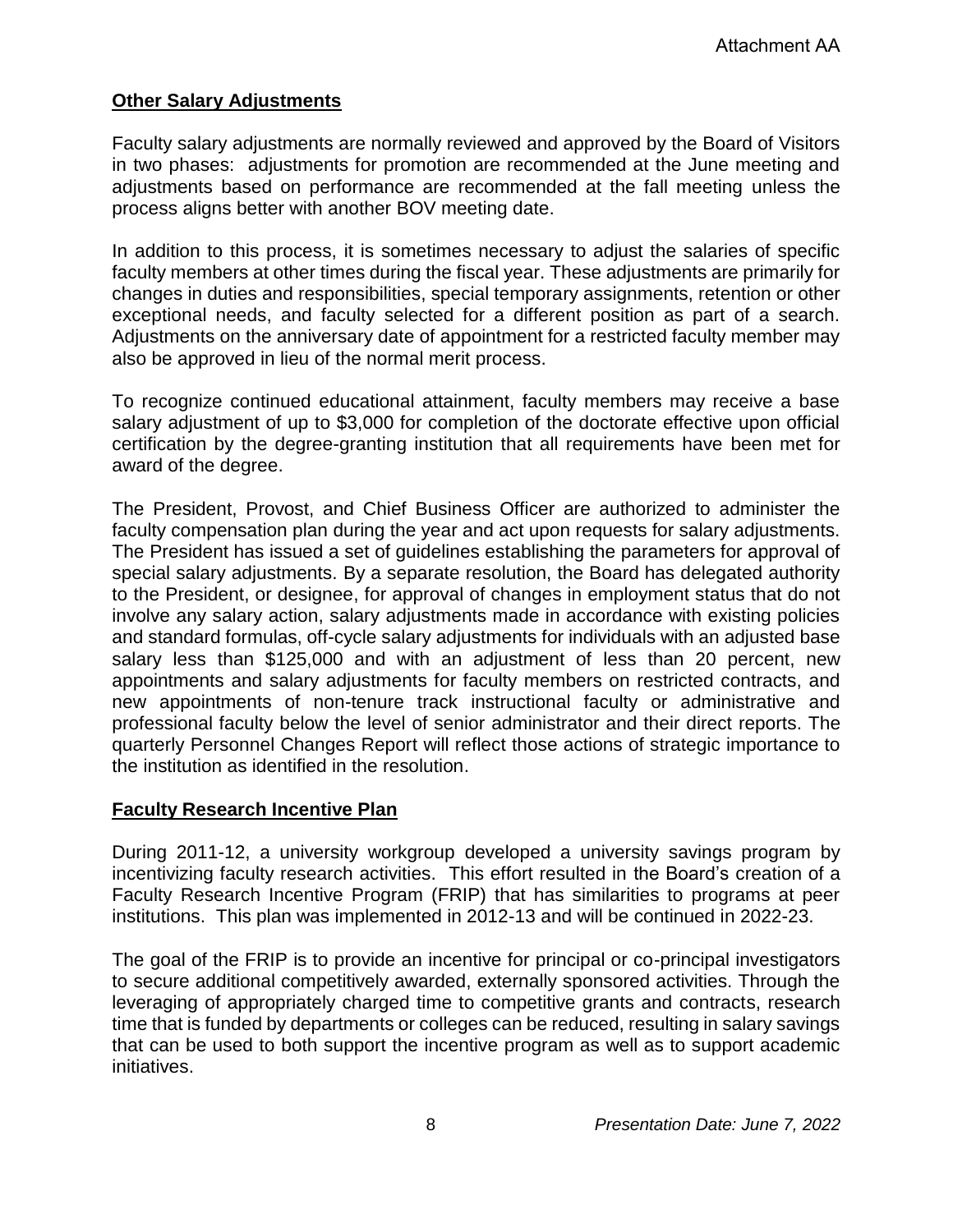One-time research incentive payments are made from department or college salary savings and are based on a minimum savings threshold that is applied equitably within departments or colleges. Faculty must apply in advance to be considered for the program. Research incentive payments must be approved by the department head or chair, the dean, and the vice president for research and innovation (or the appropriate administrators based on reporting structure); all disapprovals must also be reviewed by each management level. When salary savings result in a reduction in faculty assignments, those salary savings are excluded from the program.

## **Current Faculty Compensation Plans**

Based on the university's understanding of the state budget, a five percent faculty salary increase, effective July 10, 2022, has been planned. The university traditionally implements such state increases differentially on the basis of merit. In anticipation of this program, merit recommendations were developed during the spring of 2022, consistent with the proposed 2022-23 Faculty Compensation Plan. Results of this process are being shared with the Board in a separate resolution. Implementation of this increase is subject to Board approval and finalization of the state budget.

To maintain and improve upon the university's standing relative to the 50<sup>th</sup> percentile of the Top 20 Land Grant peers, the higher levels of competing offers offered to key faculty, and to minimize the high cost of turnover, the university will continue to explore opportunities to improve the competitiveness of Virginia Tech faculty compensation.

The university may also elect to create a supplemental pool to achieve certain targeted salary compensation or retention needs. For example, in some years the university has worked to address issues such as salary compression and equity needs. For 2022-23 such changes may result from one or more of the following processes:

- The university establishes a special pool of funds to address salary inequity and retention issues for specific faculty, such as national distinction. The funding will only be used to make adjustments based on evaluations of specific circumstances surrounding individual faculty members. As such, these adjustments would not be available to all faculty members and may occur at any time during the year, subject to approval by the Board.
- The President may use a special pool of funds to adjust individual salary recommendations made by the vice presidents and deans when he determines that a different adjustment is warranted.

#### **RECOMMENDATION**:

That the proposed 2022-23 Faculty Compensation Plan be approved.

June 7, 2022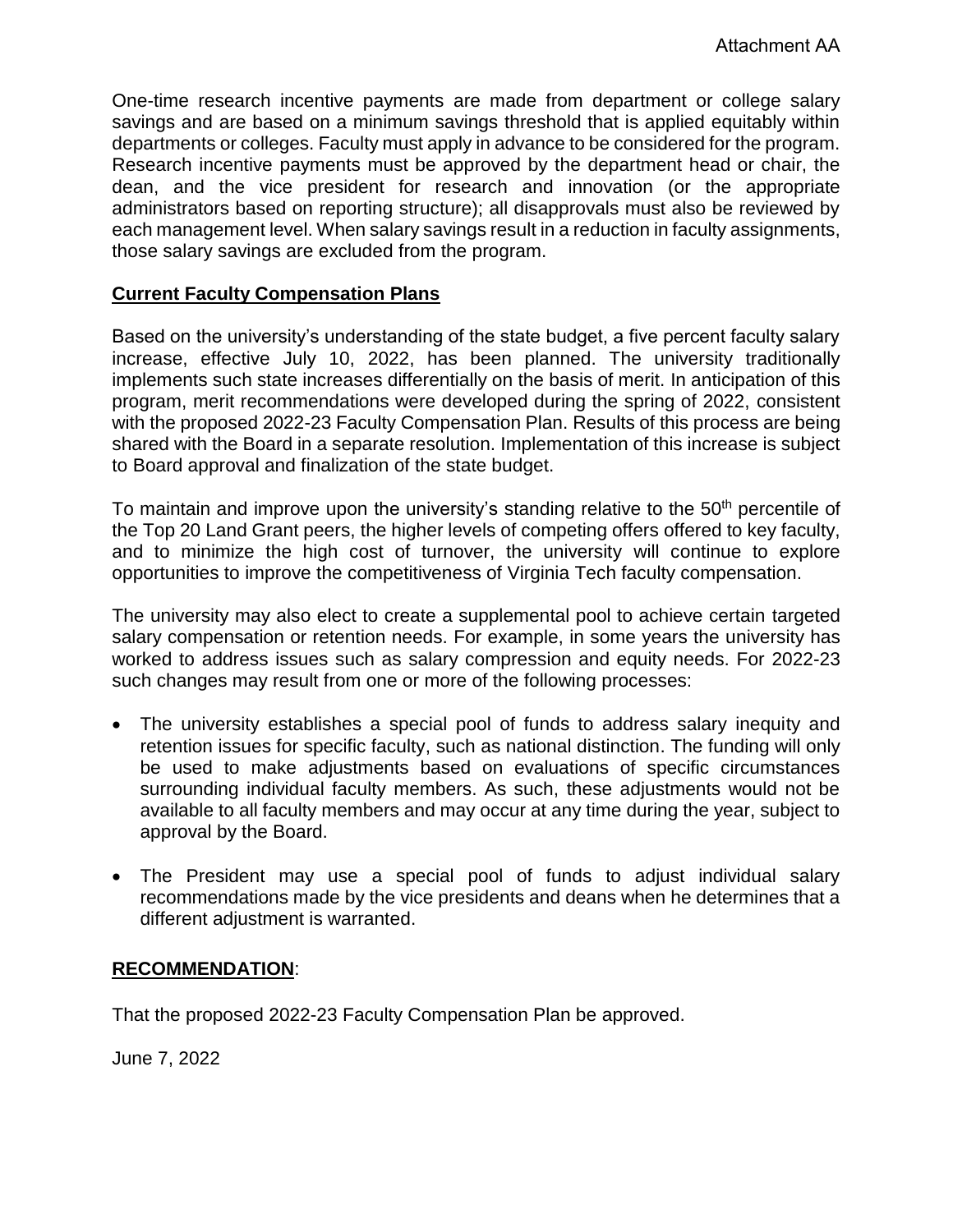## **Attachment A**

## **VIRGINIA TECH**

#### **Peer Salary Benchmarking**

#### **Fall 2020**

#### **Top 20 Land Grants Ranked in THE 2021 World Ranking\***

| Institution                                 | Average Salary (1) | Rank           |
|---------------------------------------------|--------------------|----------------|
| University of California-Davis              | \$138,585          | 1              |
| University of Maryland-College Park         | 122,863            | 2              |
| University of Wisconsin Madison             | 121,408            | 3              |
| University of Delaware                      | 119,163            | $\overline{4}$ |
| Ohio State University - Main Campus         | 116,105            | 5              |
| University of Illinois at Urbana-Champaign  | 115,406            | 6              |
| University of Massachusetts Amherst         | 114,764            | $\overline{7}$ |
| <b>Purdue University – Main Campus</b>      | 114,439            | 8              |
| University of Hawaii Manoa                  | 113,002            | 9              |
| <b>Rutgers University – New Brunswick</b>   | 111,638            | 10             |
| <b>Texas A&amp;M College Station</b>        | 110,651            | 11             |
| University of Minnesota - Twin Cities       | 110,465            | 12             |
| University of Florida                       | 108,407            | 13             |
| <b>Michigan State University</b>            | 106,315            | 14             |
| Virginia Tech                               | 105,167            | 15             |
| University of Tennessee - Knoxville         | 100,967            | 16             |
| <b>North Carolina State University</b>      | 100,512            | 17             |
| Pennsylvania State University – Main Campus | 98,467             | 18             |
| University of Arizona                       | 92,534             | 19             |
| <b>Washington State University</b>          | 91,859             | 20             |

#### **Virginia Tech Actual Salary Average Percentile 30th**

\_\_\_\_\_\_\_\_\_\_\_\_\_\_\_\_\_\_\_\_\_\_\_

Average salary of peer institutions is based on the latest available data (Fall 2020) from IPEDS \*Excludes University of California-Berkeley and Cornell University